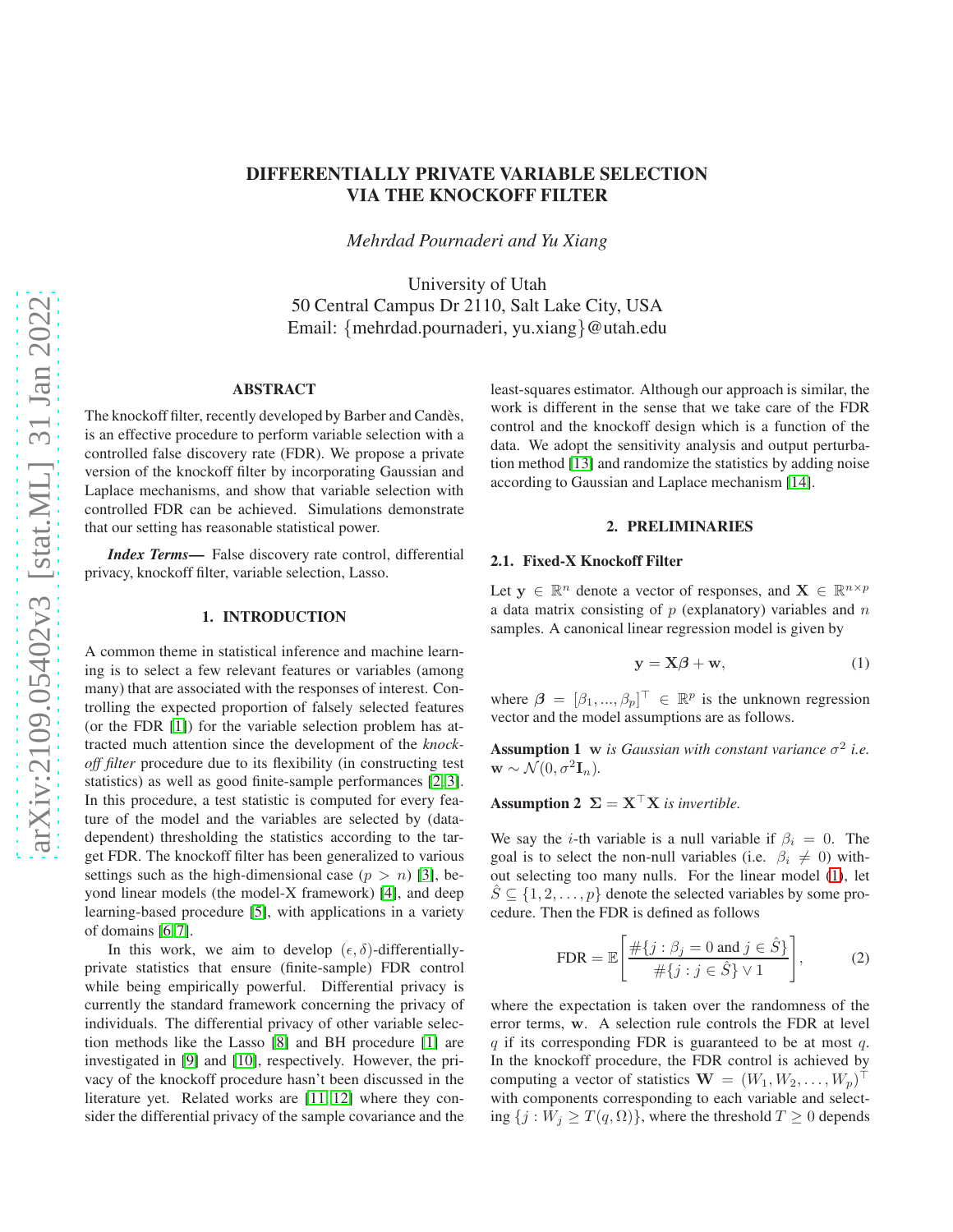on the target FDR  $q$  and the set of computed statistics, i.e.,  $\Omega = \{W_1, \ldots, W_p\}$ . The main idea in computing the statistics is to use a fake copy of the design that preserve the correlation structure of X but destroys the relationship between X and y. For example, if we shuffle (or permute) the samples in  $X$ , we preserve the geometry of  $X$  but the relation with y would be diminished. The knockoff filter is based on a more elegant construction of such a fake design, namely, the knockoff design.

#### *2.1.1. Knockoff Design*

Knockoff copies are constructed using only the original features and the subtle geometrical relation between the data matrix **X** and its knockoff  $\tilde{\mathbf{X}} \in \mathbb{R}^{n \times p}$  makes them an appropriate tool for FDR control. Let  $\Sigma = X^{\top}X$  denote the Gram matrix of the original features. The relationship between  $X$  and  $X$ can be summarized as below

$$
\mathbf{G} := [\mathbf{X} \tilde{\mathbf{X}}]^{\top} [\mathbf{X} \tilde{\mathbf{X}}] \n= \begin{bmatrix} \Sigma & \Sigma - \text{diag}\{\mathbf{s}\} \\ \Sigma - \text{diag}\{\mathbf{s}\} & \Sigma \end{bmatrix},
$$
\n(3)

where  $\mathbf{s} \in \mathbb{R}_+^p$  is chosen in a way that **G** is positive semidefinite. If  $n \geq 2p$ ,  $\tilde{\mathbf{X}}$  can be constructed as follows

<span id="page-1-4"></span>
$$
\tilde{\mathbf{X}} = \mathbf{X} \left( \mathbf{I}_p - \mathbf{\Sigma}^{-1} \text{diag}\{\mathbf{s}\} \right) + \tilde{\mathbf{U}} \mathbf{C}, \tag{4}
$$

where C is obtained by Cholesky decomposition of the Schur complement of G and  $\tilde{\mathbf{U}}^{n \times p}$  is an orthonormal matrix that satisfies  $\tilde{\mathbf{U}}^{\top} \mathbf{X} = 0$ . The existence of  $\tilde{\mathbf{U}}$  is guaranteed by  $n \geq 2p$ . By looking at [\(3\)](#page-1-0), one can observe that the knockoff features matrix  $\hat{\mathbf{X}}$  preserves the correlation structure of  $\hat{\mathbf{X}}$ and the vector s gives us a degree of freedom to make knockoff features different than the original ones, e.g., if  $s = 0$ then  $\bar{X} = X$ . For maximum detection power, the knockoff and original features should be as orthogonal to each other as possible. The restriction on this matter is imposed by  $G \succeq 0$ which is the necessary and sufficient condition for  $X$  to exist.

Remark 1 *A suggestion in [\[2\]](#page-5-1) regarding the choice of* s *for a normalized design, is to set diag* $\{s\} = min(2\lambda_{min}(\Sigma), 1) I_p$ . *If*  $2\lambda_{\text{min}}(\Sigma) \leq 1$ , this choice (as we shall see in Lemma [1\)](#page-3-0) *forces the minimum eigenvalue of* G *to be zero. For the differential privacy purposes we recommend using diag*{ $s$ } =  $\lambda_{min}(\Sigma)$  **I**<sub>p</sub> *to make the regression operators stable.* 

## *2.1.2. Statistics*

Using the knockoff features, we are now able to construct a vector of statistics W allowing FDR control. For instance, the Lasso penalized least-squares estimate can be used to construct the statistics.

<span id="page-1-1"></span>
$$
\hat{\beta}^* := \underset{\mathbf{b} \in \mathbb{R}^{2p}}{\arg \min} \Big\{ \left\| \mathbf{y} - [\mathbf{X} \; \tilde{\mathbf{X}}] \mathbf{b} \right\|_2^2 + \lambda \| \mathbf{b} \|_1 \Big\},\qquad(5)
$$

where  $\lambda > 0$ . Using this estimate, one way to define the statistics W is as follows

<span id="page-1-2"></span>
$$
W_i^{\text{LCD}} = |\hat{\beta}_i^*| - |\hat{\beta}_{i+p}^*| \,, \qquad 1 \le i \le p \,. \tag{6}
$$

We can also define the statistics differently,

<span id="page-1-3"></span>
$$
W_i = \text{sgn}(|\hat{\beta}_i^*| - |\hat{\beta}_{i+p}^*|) \, \max(|\hat{\beta}_i^*|, |\hat{\beta}_{i+p}^*|) \,. \tag{7}
$$

The key feature of these statistics that make them suitable for the purpose of FDR control is the *i.i.d. sign property* of the nulls, i.e., the signs of null statistics (signs of  $W = \{W_j :$  $\beta_j = 0$ ) are independent of their magnitudes and have i.i.d.  $Bern(1/2)$  distribution. We will look at this property in more details in the subsequent subsection. Unlike the nulls, nonnull statistics are expected to get large positive values. Thus, a selection rule of the form  $\{j : W_j \geq T\}$  for some  $T > 0$ seems reasonable. However, T should be characterized such that guarantees FDR control.

#### *2.1.3. IID Sign Property of Nulls*

<span id="page-1-0"></span>In general, satisfying the following two properties is sufficient to guarantee the i.i.d. sign property of the null statistics. Let  $X^{(i)}$  denote the *i*-th column of **X**.

*Property I : Swapping*  $X^{(i)}$  *and*  $\tilde{X}^{(i)}$  *for all*  $i \in F$  *and any*  $F \subseteq \{1, 2, \ldots, p\}$  *has the effect of switching the signs of*  $\{W_i : i \in F\}$ . This property is called **antisymmetry** in [\[2\]](#page-5-1).

In the least-squares problem [\(5\)](#page-1-1), it can be observed that swapping  $\mathbf{X}^{(i)}$  and  $\tilde{\mathbf{X}}^{(i)}$  for any  $i \in \{1, 2, ..., p\}$  will swap  $\hat{\beta}_i^*$  and  $\hat{\beta}_{i+p}^*$  and this will result in switching the sign of  $W_i$ according to [\(6\)](#page-1-2) and [\(7\)](#page-1-3).

*Property II: Let*  $\mathbf{W}_{swap(F)}$  *denote the vector of statistics obtained when*  $X^{(i)}$  *and*  $\tilde{X}^{(i)}$  *are swapped in the regression problem for all*  $i \in F$  *where*  $F \subseteq \{j : \beta_j = j\}$ 0}. Then  $\mathbf{W}_{swap(F)}$  and  $\mathbf{W}$  have the same distribution, i.e.  $\mathbf{W}_{swap(F)} \stackrel{d}{=} \mathbf{W}$ .

In the least-squares problem [\(5\)](#page-1-1), it can be shown that the estimated coefficients for null variables and their corresponding knockoff variable are exchangeable which immediately implies Property II.

Using the i.i.d. sign property for the null statistics, it can be shown that the selection rule  $\mathcal{S}(T) = \{j : W_j \geq T\}$ controls the FDR at level  $q \in [0, 1]$ , where

$$
T = \min\left\{t \in \Psi : \frac{1 + \#\{j : W_j \le -t\}}{\#\{j : W_j \ge t\} \vee 1} \le q\right\},\tag{8}
$$

if  $\Psi = \{ |W_i| : i = 1, 2, \dots p \} \setminus \{0\}$  is not empty and  $T =$  $+\infty$  if  $\Psi = \emptyset$ .

#### 2.2. Differential Privacy

Differential privacy provides a rigorous formulation of individual privacy that allows for the development of (randomizing) mechanisms that release some information about the data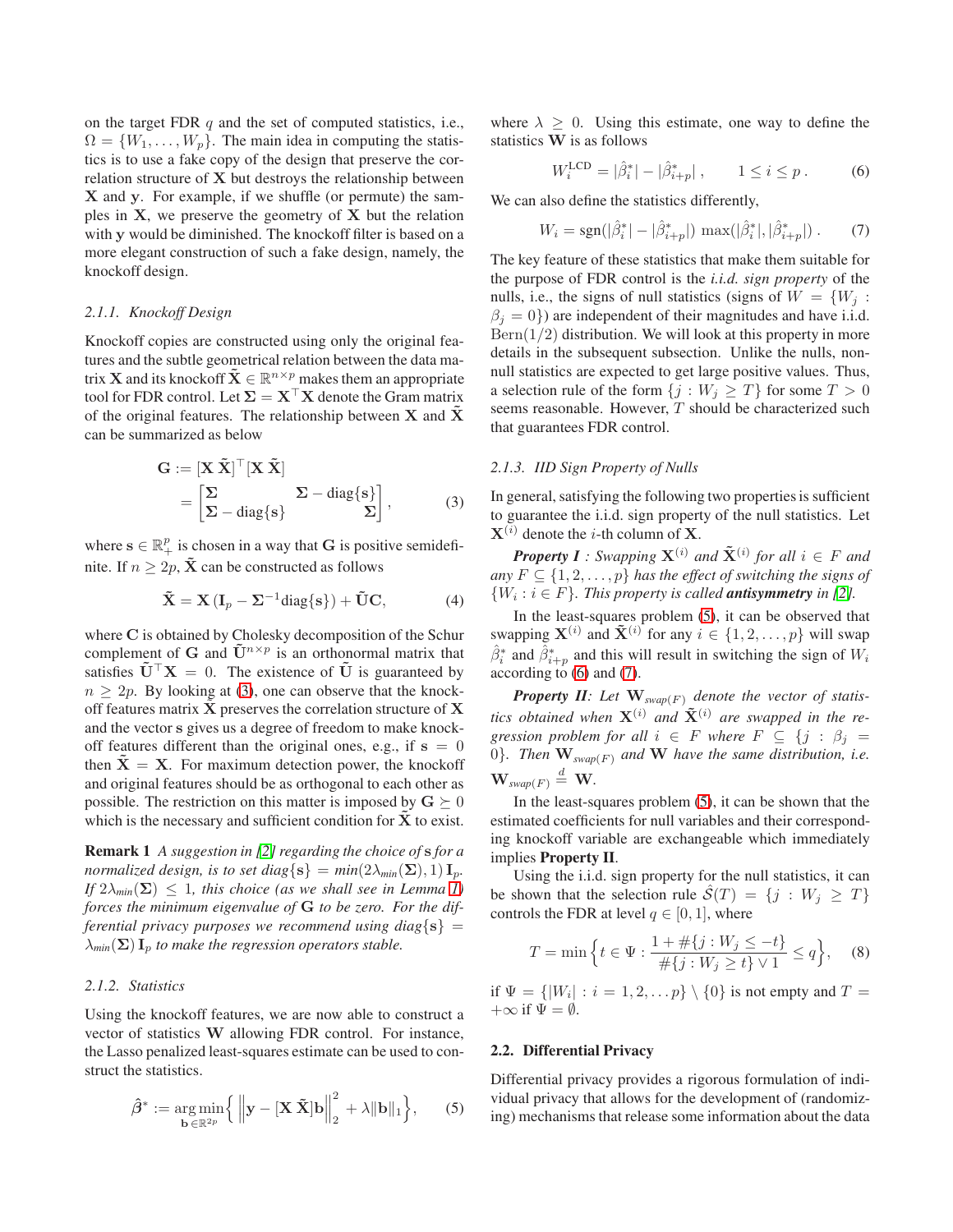without revealing too much about any individuals. In other words, the goal is to have a guarantee that the effect of each observation in the output is negligible.

Definition 1 *Two databases (matrices) are called neighbors or adjacent if they differ only in a single observation (row).*

Definition 2 (Differential Privacy) *A randomized mechanism* M with domain D and range R is  $(\epsilon, \delta)$ -differentially *private if for all pairs of neighboring inputs*  $A, A' \in \mathcal{D}$  *and all measurable subsets*  $S \subset \mathcal{R}$ *, it holds that,* 

$$
\mathbb{P}(\mathcal{M}(\mathbf{A}) \in \mathcal{S}) \leq e^{\epsilon} \mathbb{P}(\mathcal{M}(\mathbf{A}') \in \mathcal{S}) + \delta.
$$

The algorithms we are going to propose are based on the *output perturbation* mechanisms. In general, the class of additive noise mechanisms perturb the output by adding random noise proportional to the (differential) sensitivity of the output, that is,  $\mathcal{M}(\mathbf{A}) = f(\mathbf{A}) + Z$ , where f is some (vectorvalued) mapping and  $Z$  denotes the noise. The classical Gaus-sian mechanism [\[14\]](#page-6-0) and Laplace mechanism [\[13\]](#page-5-12) adopt  $Z \sim$  $\mathcal{N}(0, \kappa^2 I)$  and  $Z_i \stackrel{\text{i.i.d.}}{\sim} \text{Lap}(\eta)$ , where  $\kappa^2$  and  $\eta$  are determined by the  $\ell_2$  and  $\ell_1$ -sensitivity of f, respectively.

<span id="page-2-0"></span>**Definition 3** *The*  $\ell_2$ -sensitivity of a function  $f : \mathcal{D}(f) \longrightarrow$  $\mathbb{R}^p$  is defined as  $\Delta_2 f = \max_{\mathbf{A} \& \mathbf{A}' \text{adjacent}} ||f(\mathbf{A}) - f(\mathbf{A}')||_2$ . In *case of a function with range in matrices we use the Frobenius norm*  $\Vert . \Vert_F$  *in the definition.* 

<span id="page-2-5"></span>**Theorem 1** ( [\[14\]](#page-6-0)) *For any*  $\epsilon \in (0,1)$  *and*  $\delta \in (0,1)$  *the Gaussian mechanism with*  $\kappa^2$  >  $2 \ln(1.25/\delta)(\frac{\Delta_2 f}{\epsilon})^2$  *is*  $(\epsilon, \delta)$ -differentially private.

<span id="page-2-4"></span>Theorem 2 ( [\[13\]](#page-5-12)) *Defining* ℓ1*-sensitivity similar to Defini-* $\text{tion } 3 \Delta_1 f = \max_{\mathbf{A} \& \mathbf{A}' \text{adjacent}} ||f(\mathbf{A}) - f(\mathbf{A}')||_1$  $\text{tion } 3 \Delta_1 f = \max_{\mathbf{A} \& \mathbf{A}' \text{adjacent}} ||f(\mathbf{A}) - f(\mathbf{A}')||_1$  $\text{tion } 3 \Delta_1 f = \max_{\mathbf{A} \& \mathbf{A}' \text{adjacent}} ||f(\mathbf{A}) - f(\mathbf{A}')||_1$ , adding i.i.d.  $Lap\left(\frac{\Delta_1 f}{\epsilon}\right)$  to the components of  $f(A)$  is  $(\epsilon, 0)$ -differentially *private.*

#### 3. MAIN RESULTS

In this section we provide two methods for computing differential private statistic under the assumptions 1,2, and the following assumption.

**Assumption 3** *B is an upper bound for the*  $\ell_2$ *-norm of the rows in* **X** *and a lower bound for the*  $\ell_2$ *-norm of the columns.* 

For the purpose of variable selection with knockoffs, it is natural to normalize  $X$  by columns. So in both methods, the normalization is considered as a part of the procedure. Also, we let diag $\{s\} = \lambda_{\min}(\Sigma') I_p$  in creating knockoffs [\(4\)](#page-1-4), where  $\Sigma' = X'^{\top}X'$  and X' denotes the design matrix X normalized by the  $\ell_2$ -norm of its columns.

#### 3.1. Method I

In this method we consider statistics that depend on the data through the following form,

<span id="page-2-1"></span>
$$
\widehat{\mathbf{W}}_1 = \mathbf{f}([\mathbf{X}' \widetilde{\mathbf{X}}']^\top [\mathbf{X}' \widetilde{\mathbf{X}}'] + E, [\mathbf{X}' \widetilde{\mathbf{X}}']^\top \mathbf{y} + \mathbf{e}), \quad (9)
$$

where  $E$  and  $e$  denote the additive noise terms ensuring the differential privacy. Define  $C_{\min} = \min_{1 \le i \le p}$  $\|\mathbf{X}^{(i)}\|_2$  and  $\eta^2 =$  $\frac{B^2}{C_{\min}^2 - B^2}$ , where  $\mathbf{X}^{(i)}$  denotes the *i*-th column of **X**. In the first argument of [\(9\)](#page-2-1),  $E \in \mathbb{R}^{2p \times 2p}$  is a random term of the following structure,

$$
E = \boldsymbol{\theta}_1 \begin{bmatrix} \mathbf{O}_p && \mathbf{I}_p \\ \mathbf{I}_p && \mathbf{O}_p \end{bmatrix} + \begin{bmatrix} 1 & 1 \\ 1 & 1 \end{bmatrix} \otimes \boldsymbol{\theta}_2 ,
$$

where  $\theta_1 \sim \text{Lap}(\eta^2(1 + \lambda_{\text{min}}(\Sigma'))/\epsilon_1)$  and  $\theta_2 \in \mathbb{R}^{p \times p}$ is a symmetric matrix with zero diagonal entries such that the elements of the upper triangle are drawn i.i.d. from  $\mathcal{N}(0, \kappa_1^2)$ , where  $\kappa_1^2 \ge \frac{2 \ln(1.25/\delta)}{\epsilon_2^2}$  $\frac{1.25/\delta)}{\epsilon_2^2}\eta^4(\sqrt{2}+\|\mathbf{\Sigma}'\|_F)^2$ , and each lower triangle entry is copied from its upper triangle counterpart. Regarding the second argument of [\(9\)](#page-2-1), e is a vector with i.i.d.  $\mathcal{N}(0, \kappa_2^2)$  components with  $\kappa_2^2 > 2\ln(1.25/\delta_1)$   $\wedge$   $(|\mathbf{v}/\widetilde{\mathbf{v}}/|\mathbf{v}|^2)$  computed according to the fol- $\frac{1.25/\delta_1}{\epsilon^2}$   $\Delta_2\big([\mathbf{X}'\ \widetilde{\mathbf{X}'}]^\top \mathbf{y}\big)^2$  computed according to the following  $\ell_2$ -sensitivity,

<span id="page-2-6"></span>
$$
\Delta_2\left(\left[\mathbf{X}'\ \widetilde{\mathbf{X}'}\right]^\top \mathbf{y}\right) = \zeta^{\frac{1}{2}} \left(2\sqrt{\gamma} + \eta \left(3 + 2\lambda_{\max}(\mathbf{\Sigma}')\right) \right)
$$
\n
$$
+ \lambda_{\min}(\mathbf{\Sigma}')^{\frac{1}{2}}\right) + \|\boldsymbol{\beta}\| \left(\sqrt{2}\left(\frac{\eta}{B} - \frac{1}{C_{\min}}\right) \|\boldsymbol{\Sigma}\|_F + 2\eta B + (C_{\min} - \frac{B}{\eta})\lambda_{\min}(\mathbf{\Sigma}') + \eta^2 \left(\lambda_{\min}(\mathbf{\Sigma}') + 1\right) \sqrt{C_{\min}^2 + B^2}\right),
$$
\n(10)

where,  $\zeta = \frac{2p\sigma^2}{\sqrt{2\pi\epsilon}}$  $\frac{2p\,\sigma^2}{1-\sqrt{\frac{2}{p}\ln(2/\delta_2)}},\,\gamma=2\lambda_{\max}(\boldsymbol{\Sigma}')-\lambda_{\min}(\boldsymbol{\Sigma}'),$  and  $\delta_2 > 2e^{-p/2}.$ 

<span id="page-2-3"></span>**Theorem 3 (Privacy)** *Releasing*  $\widehat{\mathbf{W}}_1$  *is*  $(\epsilon + \epsilon', \delta + \delta')$  $differentially private for arbitrary  $f$ , where  $\delta' = \delta_1 + \delta_2$  and$  $\epsilon' = \epsilon_1 + \epsilon_2.$ 

<span id="page-2-2"></span>**Theorem 4 (FDR control)** Let  $F \subseteq \{1, ..., p\}$  and  $P_F$  de*note a*  $2p \times 2p$  *symmetric permutation matrix corresponding to swapping the i-th column (or row) with*  $(i + p)$ -th for *all*  $i \in F$ *. Suppose the operator*  $f(\cdot, \cdot) : \mathcal{D} \longrightarrow \mathbb{R}^p$  (with  $D \subseteq \mathbb{R}^{2p \times 2p} \times \mathbb{R}^{2p}$  is antisymmetric in the sense that for all  $(A, b) \in \mathcal{D}$ , computing  $f(P_F^{\top} A P_F, P_F b)$  has the effect of *switching the signs of the components of* f(A, b) *corresponding to* F. Then, applying the knockoff selection rule on  $\hat{W}_1$ *controls the FDR.*

For instance, we observe that if  $f(A, b)$  denotes the vector of statistics computed using the estimate  $A^{-1}b$ , then  $f(\cdot, \cdot)$ satisfies the antisymmetry condition in Theorem [4,](#page-2-2) because we have  $(P_F \mathbf{A} P_F)^{-1} P_F \mathbf{b} = P_F \mathbf{A}^{-1} \mathbf{b}$ .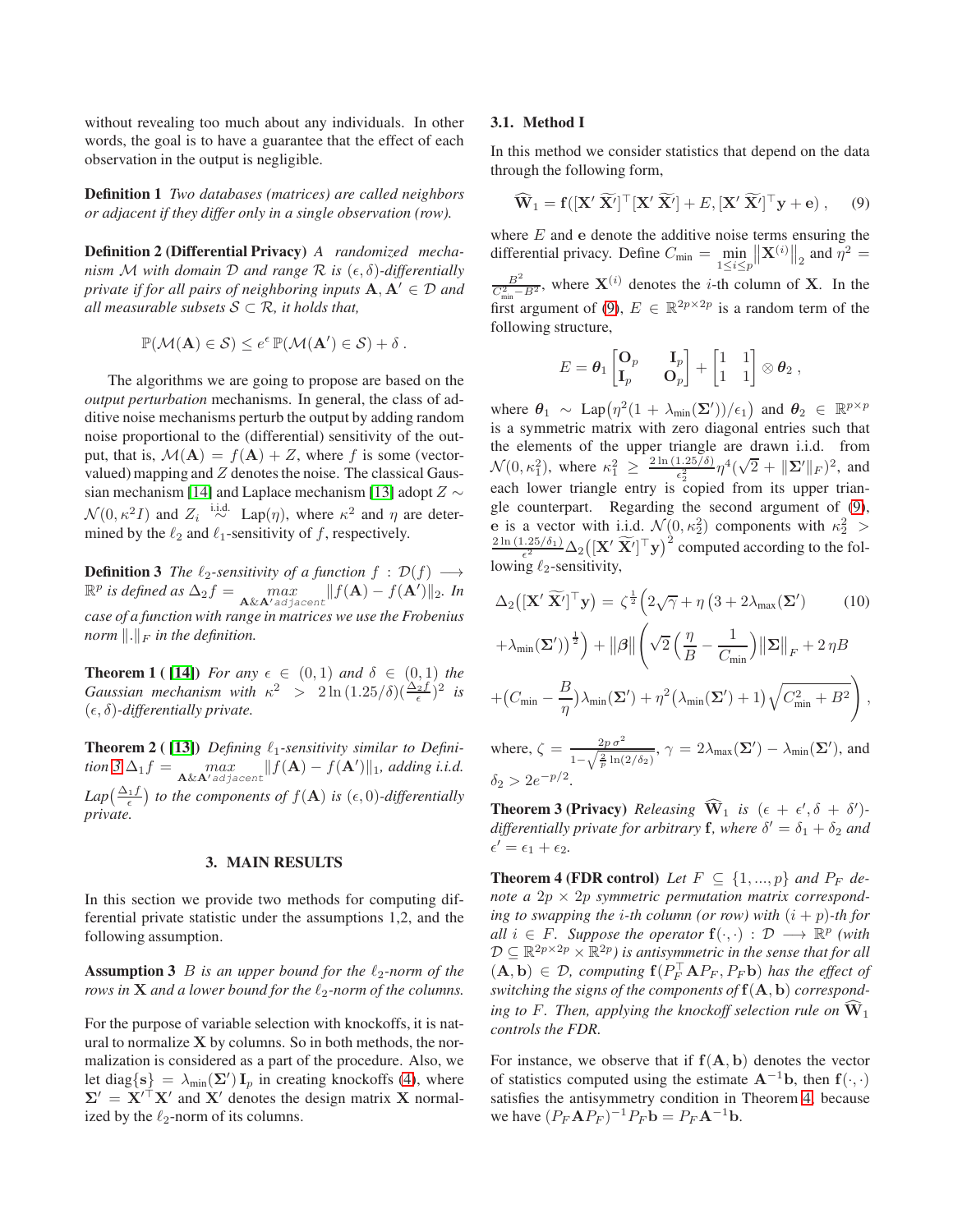## 3.2. Method II

In this method, we add noise directly to the least-squares estimate  $\hat{\beta}'$ , i.e. [\(5\)](#page-1-1) with normalized design and  $\lambda = 0$ .

**Theorem 5 (Privacy)**  $Fix \delta_2 > 2e^{-p/2}$ . If  $\lambda_{min}(\Sigma') > \frac{\eta^2}{1-\eta^2}$ , *then by the Gaussian mechanism, releasing*  $\hat{\beta}'$  *+ e with noise variance*  $\kappa^2 > \frac{2 \ln (1.25/\delta_1)}{\epsilon^2}$  $\frac{(-25/\delta_1)}{\epsilon^2} \Delta_2(\hat{\beta}')^2$  and the following  $\ell_2$ *sensitivity,*

$$
\Delta_2(\hat{\beta}') = \frac{2\,\zeta^{\frac{1}{2}}}{\sqrt{(1-\eta^2)\lambda_{\text{min}}(\boldsymbol{\Sigma}')-\eta^2}} + \left(C_{\text{min}}-\frac{B}{\eta}\right) ||\boldsymbol{\beta}||,
$$

*is*  $(\epsilon, \delta_1 + \delta_2)$ -differentially private, where  $\zeta = \frac{2p\sigma^2}{\sqrt{2p\sigma^2}}$  $\frac{2p\,\sigma^2}{1-\sqrt{\frac{2}{p}\ln(2/\delta_2)}}$ .

<span id="page-3-4"></span>**Theorem 6 (FDR control)** *Let*  $F \subseteq \{1, ..., p\}$  *and define*  $P_F$ *as in Theorem [4.](#page-2-2) Suppose the operator*  $g(\cdot): \mathcal{D} \longrightarrow \mathbb{R}^p$  (with  $\mathcal{D} \subseteq \mathbb{R}^{2p}$  is antisymmetric in the sense that for all  $\mathbf{b} \in \mathcal{D}$ , *computing*  $g(P_F b)$  *has the effect of switching the signs of the components of* g(b) *corresponding to* F*. Then, for any vector* e *with i.i.d. elements, applying the knockoff selection rule on*  $\widehat{\mathbf{W}}_2 = \mathbf{g}(\widehat{\boldsymbol{\beta}}' + \mathbf{e})$  will control the FDR.

Remark 2 *The sensitivities we compute depend on the data, so the additive noise is calibrated according to the observed data set. As a result, the privacy holds in a local sense and not globally. In Method II, the term* λ*min*(Σ′ ) *in the denumerator*  $\stackrel{\sim}{c}$ an make the  $\ell_2$ -sensitivity  $\Delta_2(\hat{\boldsymbol{\beta}}')$ , sensitive to the data. This *may be an issue in case the adversary has some side information about the data. However, we can use the Ridge regression to alleviate this issue and stabilize the regression operator, i.e., if we add*  $\omega^2 \mathbf{I}_{2p}$  *to*  $\mathbf{G}'$  *we get*  $\lambda_{min}(\mathbf{G}') = \lambda_{min}(\mathbf{\Sigma}') + \omega^2$ , *which is lower bounded by* ω 2 *. Also, the sensitivities depend on the unknown parameters*  $\sigma^2$  *and*  $\beta$  *which should be estimated or bounded for the use in practice.*

## 4. SIMULATION RESULTS

In this section we present simulation results on synthetic data sets for both Method I and II. The sample size  $n$  is swept between  $10^3$  to  $10^{6.6}$ . We have  $p = 50$  measurements per sample and the entries of the design matrix  $X$  are generated i.i.d. according to  $\mathcal{N}(0, \mathbf{I}_p)$ . The responses y are generated according to the linear model [\(1\)](#page-0-0) with noise variance  $\sigma^2 = 1$ and  $k = 15$  (non-zero) underlying coefficients of the same amplitude  $A = 4.5$  and sign. We adopt the OLS estimator and the *Coefficient Signed Max* (CSM) statistic [\(7\)](#page-1-3). The target FDR is  $q = 0.2$  and the plots are based on averaging 250 trials. Each trial is  $(0.2, \frac{2p}{n})$ -differentially private, meaning we let the overall  $\delta$  parameter drop as the sample size grows, so the privacy hold in a more strict sense for larger sample sizes<sup>[1](#page-3-1)</sup>. In Method I we set  $\epsilon = 0.1$ ,  $\epsilon_1 = \epsilon_2 = 0.05$ , and

<span id="page-3-3"></span> $\delta = \delta_1 = \delta_2$ . In Method II we have  $\epsilon = 0.2$  and  $\delta_1 = \delta_2$ . The power is defined as follows,

Power = 
$$
\frac{1}{k} \mathbb{E} [\# \{ j : \beta_j \neq 0 \text{ and } j \in \hat{S} \}]
$$
. (11)



Fig. 1: Power and FDR for the two differentially private knockoff procedures. The FDR is controlled at the desired level  $q = 0.2$  for both methods. However, Method II has the superior power in this experiment.

## A. APPENDIX: PRIVACY PROOFS

In the differential privacy proofs we use the following lemma.

**Lemma 1** If we set diag $\{s\} = \lambda_{min}(\Sigma) I_p$  in creating knock*off variables* [\(4\)](#page-1-4)*, then*

$$
\lambda_{max}(\mathbf{G}) = 2\lambda_{max}(\mathbf{\Sigma}) - \lambda_{min}(\mathbf{\Sigma})\,,\tag{12}
$$

<span id="page-3-0"></span>
$$
\lambda_{min}(\mathbf{G}) = \lambda_{min}(\mathbf{\Sigma})\,,\tag{13}
$$

*where*  $Σ$  *denotes the Gram matrix*  $X<sup>⊤</sup>X$ *.* 

**Proof:** We note that  $\Sigma - \lambda I_p$  and  $\Sigma - \lambda_{min}(\Sigma) I_p$  commute, therefore for the block matrix  $G - \lambda I_{2p}$  we have [\[15\]](#page-6-1),

$$
det(\mathbf{G} - \lambda \mathbf{I}_{2p}) = det(2\Sigma - \lambda_{\min}(\Sigma) \mathbf{I}_{p} - \lambda \mathbf{I}_{p})
$$

$$
det(\lambda_{\min}(\Sigma) \mathbf{I}_{p} - \lambda \mathbf{I}_{p}). \quad (14)
$$

Hence, the set of the eigenvalues of G is the union of eigenvalues of  $2\Sigma - \lambda_{\min}(\Sigma) I_p$  and  $\lambda_{\min}(\Sigma) I_p$ . Therefore,

<span id="page-3-2"></span>
$$
\lambda_{\max}(\mathbf{G}) = \max(2\lambda_{\max}(\mathbf{\Sigma}) - \lambda_{\min}(\mathbf{\Sigma}), \lambda_{\min}(\mathbf{\Sigma}))
$$
  
= 2\lambda\_{\max}(\mathbf{\Sigma}) - \lambda\_{\min}(\mathbf{\Sigma}), (15)

<span id="page-3-1"></span><sup>&</sup>lt;sup>1</sup>In practice it is common to take  $\delta$  to scale as  $\frac{1}{n}$ .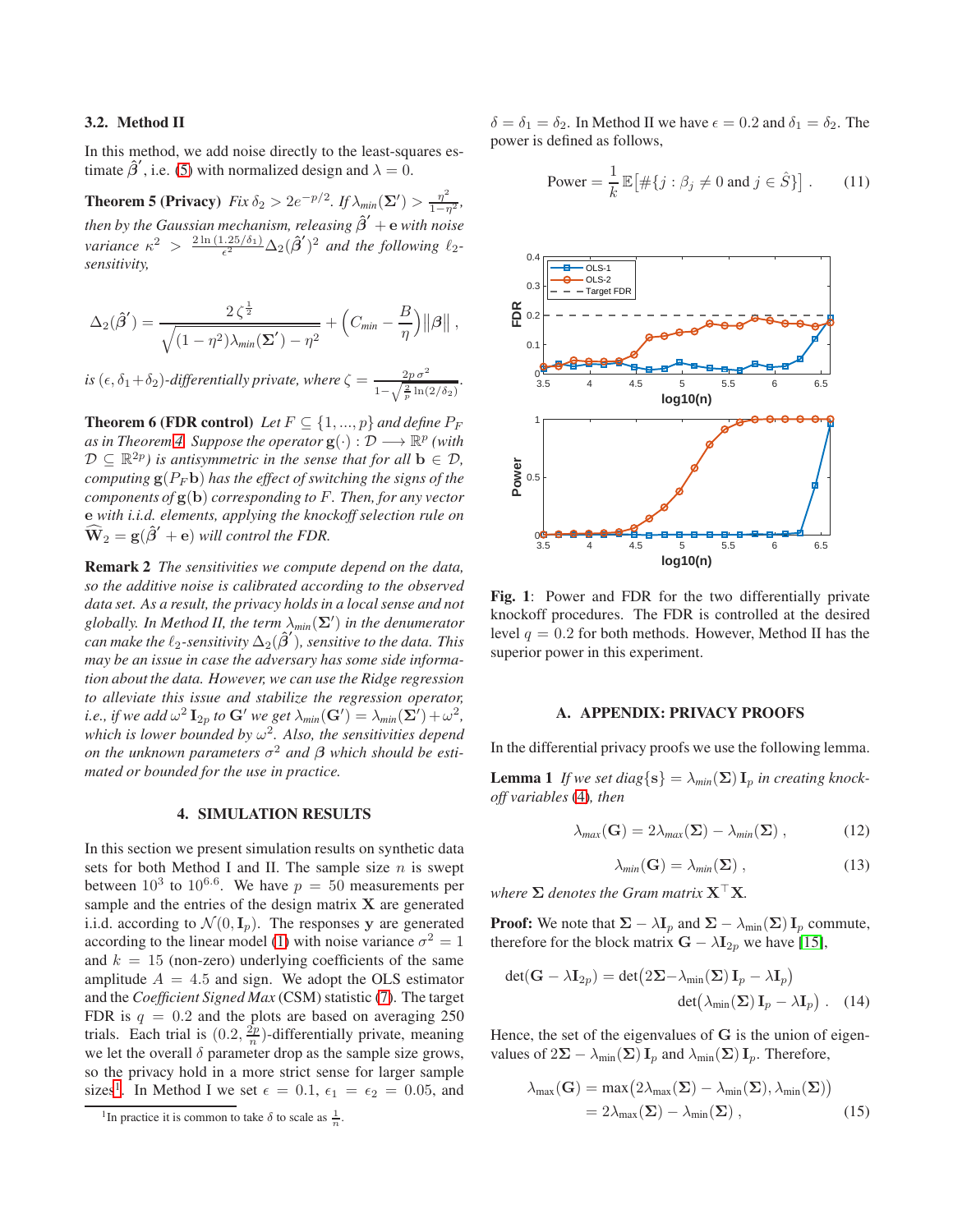$$
\lambda_{\min}(\mathbf{G}) = \min(2\lambda_{\min}(\mathbf{\Sigma}) - \lambda_{\min}(\mathbf{\Sigma}), \lambda_{\min}(\mathbf{\Sigma}))
$$
  
=  $\lambda_{\min}(\mathbf{\Sigma})$ . (16)

*We observe that if we set diag*{ $s$ } =  $2\lambda_{min}(\Sigma)$ **I**<sub>p</sub>*, the same argument will result in*  $\lambda_{min}(\mathbf{G}) = 0$ .

## A.1. Method I (Theorem [3\)](#page-2-3)

**Proof:** To begin with, we compute the sensitivities for  $G' =$  $[\mathbf{X}' \ \overline{\mathbf{X}}']^{\top} [\mathbf{X}' \ \overline{\mathbf{X}}']$ . If diag $\{ \mathbf{s} \} = \lambda_{\min}(\mathbf{\Sigma}') \mathbf{I}_p$  then,

$$
\mathbf{G}' = \begin{bmatrix} \Sigma' & \Sigma' \\ \Sigma' & \Sigma' \end{bmatrix} - \begin{bmatrix} \mathbf{O}_p & \lambda_{\min}(\Sigma') \mathbf{I}_p \\ \lambda_{\min}(\Sigma') \mathbf{I}_p & \mathbf{O}_p \end{bmatrix} . \tag{17}
$$

Suppose  $X_1$  and  $X_2$  differ only in one observation. We denote this data point by  $\mathbf{x}_1^{\top} \in \mathbb{R}^p$  in  $\mathbf{X}_1$  which is replaced by  $\mathbf{x}_2^{\top}$  in  $\mathbf{X}_2$ . Let  $\mathbf{X}'_1 = \mathbf{X}_1 D_1$  and  $\mathbf{X}'_2 = \mathbf{X}_2 D_2$ , where  $D_1$  and  $D_2$  are the (positive) diagonal matrices normalizing  $X_1$  and  $X<sub>2</sub>$  by columns, respectively. In this case we have,

$$
\mathbf{G}'_1 - \mathbf{G}'_2 = \begin{bmatrix} 1 & 1 \\ 1 & 1 \end{bmatrix} \otimes (\Sigma'_1 - \Sigma'_2) \tag{18}
$$

$$
- (\lambda_{\min}(\Sigma'_1) - \lambda_{\min}(\Sigma'_2)) \begin{bmatrix} \mathbf{O}_p & \mathbf{I}_p \\ \mathbf{I}_p & \mathbf{O}_p \end{bmatrix}.
$$

By the triangle inequality we get,

$$
\|\boldsymbol{\Sigma}_{1}^{\prime}-\boldsymbol{\Sigma}_{2}^{\prime}\|_{F}\leq\|D_{2}^{\top}(\boldsymbol{\Sigma}_{1}-\boldsymbol{\Sigma}_{2})D_{2}\|+\|D^{*}(D_{1}^{\top}\boldsymbol{\Sigma}_{1}D_{1})D^{*}-D_{1}^{\top}\boldsymbol{\Sigma}_{1}D_{1}\|,
$$
\n(19)

where  $D^* = D_2 D_1^{-1}$ . Let  $C_i = ||\mathbf{X}_1^{(i)}||_2$ . By definition,  $D_{1(ii)} = \frac{1}{C_i}$  for  $1 \leq i \leq p$ . Also, according to Assumption 3 we have  $\frac{1}{\sqrt{C_i^2 + B^2}} \le D_{2(ii)} \le \frac{1}{\sqrt{C_i^2 - B^2}}$ . Therefore,  $\frac{C_i}{\sqrt{C_i^2 + B^2}} \le D^*(u) \le \frac{C_i}{\sqrt{C_i^2 - B^2}}$ . Let  $C_{\min} = \min_{1 \le i \le p}$  $\big\lVert \mathbf{X}^{(i)}_1 \big\rVert_2,$ then we have

$$
\|\Sigma_1' - \Sigma_2'\|_F \le \frac{\|\Sigma_1 - \Sigma_2\| + B^2 \|\Sigma_1'\|}{C_{\min}^2 - B^2}.
$$
 (20)

We note,  $\|\Sigma_1 - \Sigma_2\|_F = \|\mathbf{x}_1^\top \mathbf{x}_1 - \mathbf{x}_2^\top \mathbf{x}_2\|_F \leq \sqrt{2}B^2$ . Hence,

$$
\|\Sigma_1' - \Sigma_2'\|_F \le \eta^2(\sqrt{2} + \|\Sigma_1'\|),\tag{21}
$$

where  $\eta^2 = \frac{B^2}{C_{\min}^2 - B^2}$ . Regarding  $\lambda_{\min}(\Sigma_1') - \lambda_{\min}(\Sigma_2')$ , by the triangle inequality we have,

$$
\left| \lambda_{\min}(\mathbf{\Sigma}_{1}') - \lambda_{\min}(\mathbf{\Sigma}_{2}') \right| \leq \qquad (22)
$$

$$
\left| \lambda_{\min}(D_{2}^{\top}\mathbf{\Sigma}_{2}D_{2}) - \lambda_{\min}(D_{2}^{\top}\mathbf{\Sigma}_{1}D_{2}) \right| + \left| \lambda_{\min}(D_{1}^{\top}\mathbf{\Sigma}_{1}D_{1}) - \lambda_{\min}(D^{*}D_{1}^{\top}\mathbf{\Sigma}_{1}D_{1}D^{*}) \right|.
$$

Weyl inequalities [\[16\]](#page-6-2) imply,

$$
|\lambda_{\min}(D_2^\top \Sigma_2 D_2) - \lambda_{\min}(D_2^\top \Sigma_1 D_2)| \le \eta^2,\tag{23}
$$

$$
|\lambda_{\min}(\mathbf{\Sigma}'_1) - \lambda_{\min}(D^*\mathbf{\Sigma}'_1 D^*)| \leq \eta^2 \lambda_{\min}(\mathbf{\Sigma}'_1).
$$
 (24)

<span id="page-4-9"></span>Thus, by summing up [\(23\)](#page-4-0) and [\(24\)](#page-4-1) we get

<span id="page-4-4"></span>
$$
\left|\lambda_{\min}(\Sigma_1') - \lambda_{\min}(\Sigma_2')\right| \leq \eta^2 \big(1 + \lambda_{\min}(\Sigma_1')\big) \,. \tag{25}
$$

Therefore, G' can be  $(\epsilon_1 + \epsilon_2, \delta)$ -differentially protected by adding a noise term of the following structure,

<span id="page-4-3"></span>
$$
E = \boldsymbol{\theta}_1 \begin{bmatrix} \mathbf{O}_p & \mathbf{I}_p \\ \mathbf{I}_p & \mathbf{O}_p \end{bmatrix} + \begin{bmatrix} 1 & 1 \\ 1 & 1 \end{bmatrix} \otimes \boldsymbol{\theta}_2 ,
$$

where  $\theta_1$  and  $\theta_2$  are determined by Laplace and Gaussian mechanisms (Theorem [2](#page-2-4) and [1\)](#page-2-5), respectively.

Regarding the feature-response products  $[\mathbf{X}' \ \mathbf{X}']^\top \mathbf{y}$ , suppose  $y_1$  is the vector of responses corresponding to  $X_1$  and  $y_2$  is the vector of responses corresponding to  $X_2$ , so they differ only in one element. Now we look at the  $\ell_2$ -sensitivity. By the triangle inequality we have,

$$
\|[\mathbf{X}'_1 \ \widetilde{\mathbf{X}}'_1]^\top \mathbf{y}_1 - [\mathbf{X}'_2 \ \widetilde{\mathbf{X}}'_2]^\top \mathbf{y}_2\|_2 \leq \qquad (26)
$$
  

$$
\|[\mathbf{X}'_1 \ \widetilde{\mathbf{X}}'_1]^\top \mathbf{y}_1 - [\mathbf{X}'_1 \ \widetilde{\mathbf{X}}'_1]^\top \mathbf{X}_1 \beta\| + \|[\mathbf{X}'_2 \ \widetilde{\mathbf{X}}'_2]^\top \mathbf{y}_2 - [\mathbf{X}'_2 \ \widetilde{\mathbf{X}}'_2]^\top \mathbf{X}_2 \beta\| + \|([\mathbf{X}'_1 \ \widetilde{\mathbf{X}}'_1]^\top \mathbf{X}_1 - [\mathbf{X}'_2 \ \widetilde{\mathbf{X}}'_2]^\top \mathbf{X}_2) \beta\|.
$$

We note  $\|[{\bf X}_1' \ \widetilde{\bf X}_1']^\top {\bf y}_1 - [{\bf X}_1' \ \widetilde{\bf X}_1']^\top {\bf X}_1 \boldsymbol{\beta} \| \sim \mathcal{N}(0, \sigma^2 {\bf G}_1').$ Therefore, from the concentration results for the norm of the Gaussian measure [\[17,](#page-6-3) [18\]](#page-6-4) we obtain

<span id="page-4-2"></span>
$$
\left\| \left[ \mathbf{X}_{1}^{\prime} \; \widetilde{\mathbf{X}}_{1}^{\prime} \right]^{T} \mathbf{y}_{1} - \left[ \mathbf{X}_{1}^{\prime} \; \widetilde{\mathbf{X}}_{1}^{\prime} \right]^{T} \mathbf{X}_{1} \beta \right\|_{2} \leq \sqrt{\zeta \lambda_{\text{max}}(\mathbf{G}_{1}^{\prime})}, \tag{27}
$$

with probability at least  $1 - \delta_2/2$ , where  $\zeta = \frac{2p\sigma^2}{1 - \sqrt{2 \ln \left(\frac{\mu}{2}\right)}}$  $\frac{2p\,\sigma^2}{1-\sqrt{\frac{2}{p}\ln(2/\delta_2)}}$ . The same argument as [\(27\)](#page-4-2) holds for the second term of [\(26\)](#page-4-3). By adding up the first two terms of the bound in [\(26\)](#page-4-3), we get

<span id="page-4-7"></span>
$$
\zeta^{\frac{1}{2}}\left(\sqrt{\lambda_{\max}(\mathbf{G}'_1)} + \sqrt{\lambda_{\max}(\mathbf{G}'_2)}\right) \leq (28)
$$

$$
\zeta^{\frac{1}{2}}\left(2\sqrt{\gamma} + \eta\left(3 + 2\lambda_{\max}(\mathbf{\Sigma}'_1) + \lambda_{\min}(\mathbf{\Sigma}'_1)\right)^{\frac{1}{2}}\right),
$$

where  $\gamma = 2\lambda_{\text{max}}(\Sigma_1') - \lambda_{\text{min}}(\Sigma_1')$  and the inequality follows from [\(15\)](#page-3-2), [\(25\)](#page-4-4), and the fact that the same argument as [\(22\)](#page-4-5)- [\(25\)](#page-4-4), holds for  $\lambda_{\text{max}}(\Sigma')$  as well<sup>[2](#page-4-6)</sup>. Regarding the third term of [\(26\)](#page-4-3) we have,

<span id="page-4-8"></span><span id="page-4-5"></span>
$$
\|([\mathbf{X}'_1 \ \widetilde{\mathbf{X}}'_1]^\top \mathbf{X}_1 - [\mathbf{X}'_2 \ \widetilde{\mathbf{X}}'_2]^\top \mathbf{X}_2) \beta\|_2 \leq
$$
\n
$$
\| \begin{bmatrix} D_1 \Sigma_1 - D_2 \Sigma_2 \\ D_1 \Sigma_1 - D_2 \Sigma_2 \end{bmatrix} -
$$
\n
$$
(\lambda_{\min}(\Sigma'_1) D_1^{-1} - \lambda_{\min}(\Sigma'_2) D_2^{-1}) \begin{bmatrix} \mathbf{O}_p \\ \mathbf{I}_p \end{bmatrix} \| |\beta||
$$
\n
$$
\leq \left[ \sqrt{2} \left( \frac{\eta}{B} - \frac{1}{C_{\min}} \right) ||\Sigma_1|| + 2 \eta B + (C_{\min} - \frac{B}{\eta}) \lambda_{\min}(\Sigma'_1) + \eta^2 (\lambda_{\min}(\Sigma'_1) + 1) \sqrt{C_{\min}^2 + B^2} \right] ||\beta||,
$$

<span id="page-4-6"></span><span id="page-4-1"></span><span id="page-4-0"></span><sup>2</sup>We also use the inequality  $(a + b)^{\frac{1}{2}} \le a^{\frac{1}{2}} + b^{\frac{1}{2}}$  for  $a, b \ge 0$ .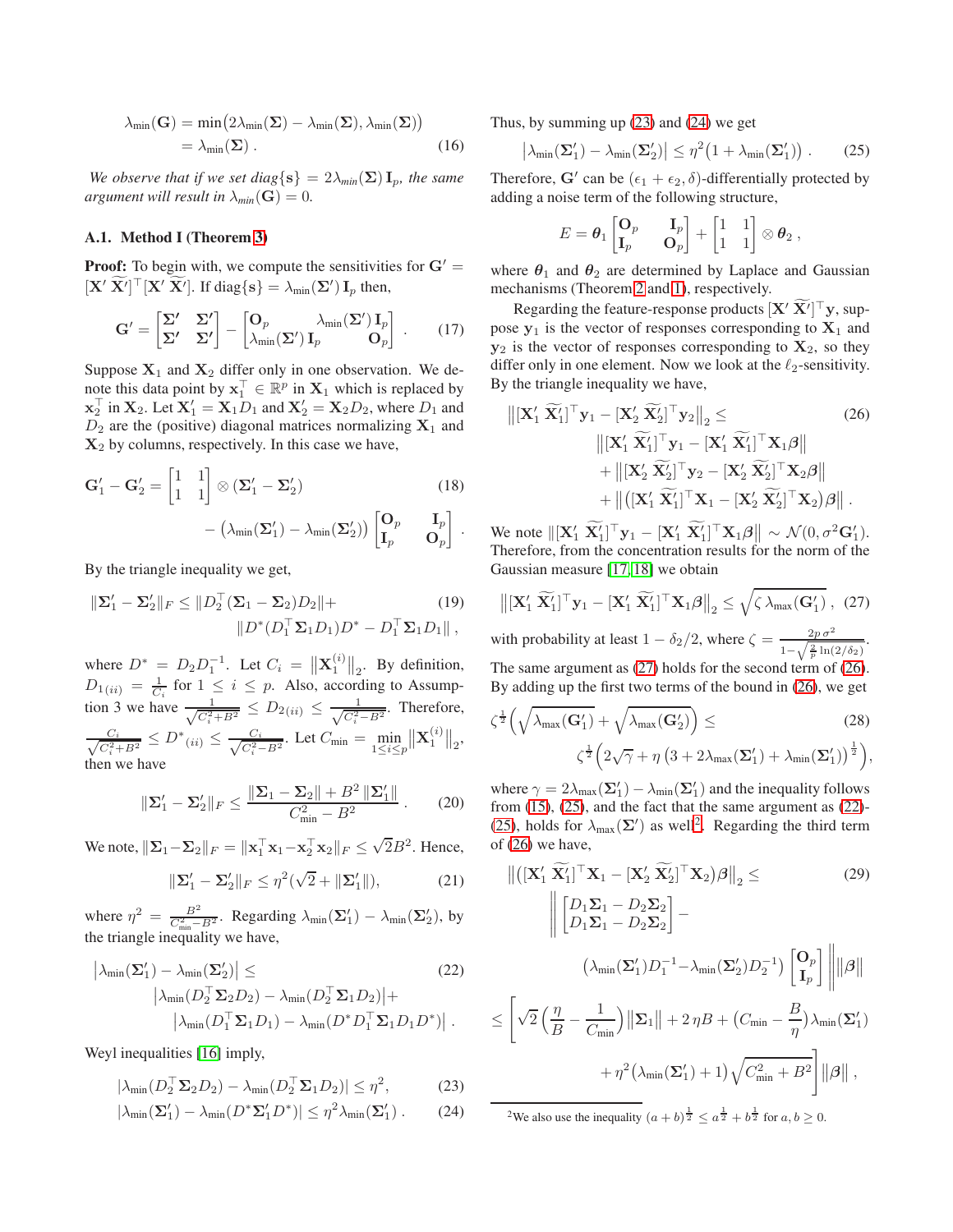where the last inequality is obtained by using the triangle inequality via  $D_2\Sigma_1$  and  $\lambda_{\min}(\Sigma'_1)D_2^{-1}$ . Thus, the overall  $\ell_2$ sensitivity can be computed by adding up the bounds in [\(28\)](#page-4-7) and [\(29\)](#page-4-8), which results in the bound [\(10\)](#page-2-6). The total bound holds with probability at least  $1 - \delta_2$ . Therefore,  $[\mathbf{X} \; \tilde{\mathbf{X}}]^\top \mathbf{y}$ can be  $(\epsilon, \delta_1 + \delta_2)$ -differentially protected by adding a noise vector  $\mathbf{e} \sim \mathcal{N}(0, \kappa_2^2)$ , where  $\kappa_2$  is determined by Gaussian mechanism (Theorem [1\)](#page-2-5).

## A.2. Method II (Theorem [5\)](#page-3-3)

**Proof:** Let  $\beta_1 =$  $\left( D_{1}^{-1}\beta \right)$  $\mathbf{O}_{p\times 1}$ ) and  $\hat{\beta}'_1$  denote the OLS estimate based on the data set  $[X'_1, y_1]$ . By the triangle inequality,

$$
\left\|\hat{\beta}'_1 - \hat{\beta}'_2\right\|_2 \le \left\|\hat{\beta}'_1 - \overline{\beta}_1\right\| + \left\|\hat{\beta}'_2 - \overline{\beta}_2\right\| + \left\|\overline{\beta}_1 - \overline{\beta}_2\right\|.\tag{30}
$$

We note  $(\hat{\beta}'_1 - \overline{\beta}_1) \sim \mathcal{N}(0, \sigma^2 \mathbf{G}'_1^{-1})$ . Therefore similar to [\(27\)](#page-4-2) we have  $\|\hat{\beta}'_1 - \overline{\beta}_1\|$   $\leq$  $\sqrt{g}$  $\frac{\zeta}{\lambda_{\min}(\mathbf{G}'_1)}$  with probability at least  $1 - \delta_2/2$ . Also,

$$
\|\overline{\beta}_1 - \overline{\beta}_2\| \le \|D_2^{-1} - D_1^{-1}\|_2 \|\beta\|,
$$
  
\n
$$
\le (C_{\min} - \sqrt{C_{\min}^2 - B^2}) \|\beta\|.
$$
\n(31)

Hence, if  $\lambda_{\min}(\Sigma_1') > \frac{\eta^2}{1-\eta^2}$ , then using [\(16\)](#page-4-9) and [\(25\)](#page-4-4) we obtain the  $\ell_2$ -sensitivity of the OLS estimate,

$$
\|\hat{\beta}'_1 - \hat{\beta}'_2\| \leq \sqrt{\frac{\zeta}{\lambda_{\min}(\Sigma'_1)}} + \sqrt{\frac{\zeta}{(1 - \eta^2)\lambda_{\min}(\Sigma'_1) - \eta^2}} + (C_{\min} - \sqrt{C_{\min}^2 - B^2}) \|\beta\|.
$$

## B. APPENDIX: FDR CONTROL PROOFS

## B.1. Method I (Theorem [4\)](#page-2-2)

**Proof:** According to the antisymmetry property of f,

$$
\widehat{\mathbf{W}}_1^F = \mathbf{f}\Big(P_F^\top \big(\mathbf{G} + E\big) P_F, P_F^\top \big( [\mathbf{X} \; \tilde{\mathbf{X}}]^\top \mathbf{y} + \mathbf{e}\big) \Big) \tag{32}
$$

switches the signs of the components of  $\hat{W}_1$  corresponding to  $i \in F$ . From [\[2\]](#page-5-1) we know  $P_F^{\top} \mathbf{G} P_F = \mathbf{G}$  and  $P_F^{\top} [\mathbf{X} \tilde{\mathbf{X}}]^{\top} \mathbf{y} \stackrel{d}{=}$  $[\mathbf{X} \ \tilde{\mathbf{X}}]^\top \mathbf{y}$  for all  $F \subseteq S_0$  where  $S_0$  denotes the set of null variables. To show the i.i.d. sign property of the nulls, we note that  $E$ ,  $e$  and  $y$  are mutually independent. We note that  $P_F^{\top} E P_F \stackrel{d}{=} E$  and  $P_F^{\top} e \stackrel{d}{=} e$  hold for all  $F \subseteq \{1, ..., p\}$ since the entries that are swapped under  $P_F$  are generated i.i.d.. Therefore,  $\widehat{\mathbf{W}}_1^F \stackrel{d}{=} \widehat{\mathbf{W}}_1$ . This concludes the i.i.d. sign property and FDR control.

#### B.2. Method II (Theorem [6\)](#page-3-4)

**Proof:** We note that from [\[2\]](#page-5-1) we have  $P_F^\top \hat{\beta}' \stackrel{d}{=} \hat{\beta}'$  for all  $F \subseteq \mathcal{S}_0$ . We observe  $P_F^{\top} \mathbf{e} \stackrel{d}{=} \mathbf{e}$  for all  $F \subseteq \{1, \ldots, p\}$ . Independence of  $\hat{\beta}'$ , and e will immediately imply the i.i.d. sign property of nulls.

## C. REFERENCES

- <span id="page-5-0"></span>[1] Yoav Benjamini and Yosef Hochberg, "Controlling the false discovery rate: a practical and powerful approach to multiple testing," *Journal of the royal statistical society. Series B (Methodological)*, pp. 289–300, 1995.
- <span id="page-5-1"></span>[2] Rina Foygel Barber and Emmanuel J Candès, "Controlling the false discovery rate via knockoffs," *The Annals of Statistics*, vol. 43, no. 5, pp. 2055–2085, 2015.
- <span id="page-5-2"></span>[3] Rina Foygel Barber and Emmanuel J Candès, "A knockoff filter for high-dimensional selective inference," *The Annals of Statistics*, vol. 47, no. 5, pp. 2504–2537, 2019.
- <span id="page-5-3"></span>[4] Emmanuel Candes, Yingying Fan, Lucas Janson, and Jinchi Lv, "Panning for gold:'model-X'knockoffs for high dimensional controlled variable selection," *Journal of the Royal Statistical Society: Series B (Statistical Methodology)*, vol. 80, no. 3, pp. 551–577, 2018.
- <span id="page-5-4"></span>[5] Yaniv Romano, Matteo Sesia, and Emmanuel Candès, "Deep knockoffs," *Journal of the American Statistical Association*, pp. 1–12, 2019.
- <span id="page-5-5"></span>[6] Yang Lu, Yingying Fan, Jinchi Lv, and William Stafford Noble, "DeepPINK: reproducible feature selection in deep neural networks," in *Advances in Neural Information Processing Systems*, 2018, pp. 8676–8686.
- <span id="page-5-6"></span>[7] Yingying Fan, Jinchi Lv, Mahrad Sharifvaghefi, and Yoshimasa Uematsu, "IPAD: stable interpretable forecasting with knockoffs inference," *Journal of the American Statistical Association*, pp. 1–13, 2019.
- <span id="page-5-7"></span>[8] Robert Tibshirani, "Regression shrinkage and selection via the lasso," *Journal of the Royal Statistical Society: Series B (Methodological)*, vol. 58, no. 1, pp. 267–288, 1996.
- <span id="page-5-8"></span>[9] Abhradeep Guha Thakurta and Adam Smith, "Differentially private feature selection via stability arguments, and the robustness of the lasso," in *Conference on Learning Theory*. PMLR, 2013, pp. 819–850.
- <span id="page-5-9"></span>[10] Cynthia Dwork, Weijie J Su, and Li Zhang, "Differentially private false discovery rate control," *arXiv:1807.04209*, 2018.
- <span id="page-5-10"></span>[11] Cynthia Dwork, Kunal Talwar, Abhradeep Thakurta, and Li Zhang, "Analyze Gauss: optimal bounds for privacypreserving principal component analysis," in *Proceedings of the forty-sixth annual ACM symposium on Theory of computing*, 2014, pp. 11–20.
- <span id="page-5-11"></span>[12] Or Sheffet, "Differentially private ordinary least squares," in *International Conference on Machine Learning*. PMLR, 2017, pp. 3105–3114.
- <span id="page-5-12"></span>[13] Cynthia Dwork, Frank McSherry, Kobbi Nissim, and Adam Smith, "Calibrating noise to sensitivity in private data analysis," in *Theory of cryptography conference*. Springer, 2006, pp. 265–284.